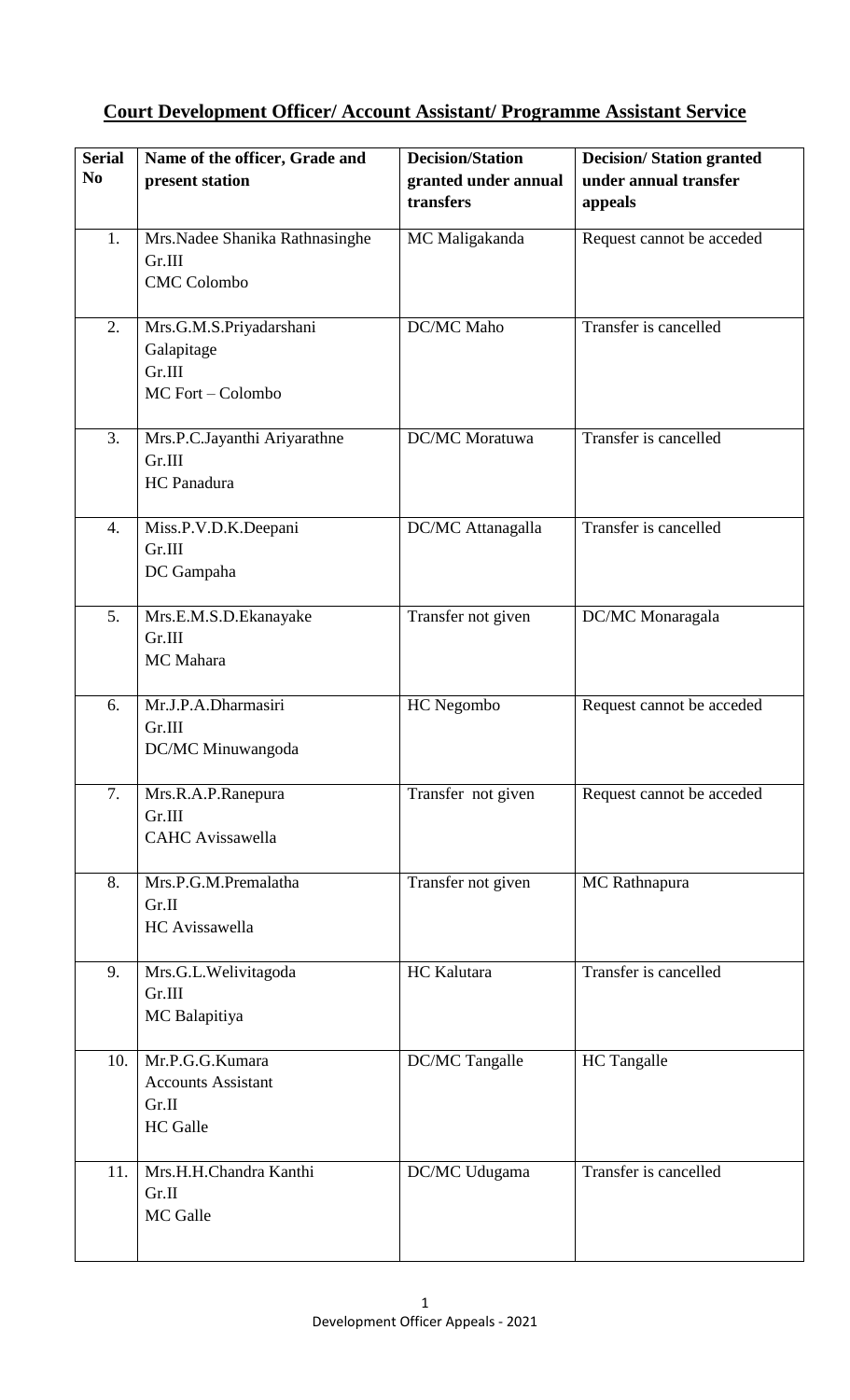| 12. | Mr.P.D.Jayasekara<br>Gr.III<br>DC/MC Udugama                                | MC Galle           | Request cannot be acceded                                   |
|-----|-----------------------------------------------------------------------------|--------------------|-------------------------------------------------------------|
| 13. | Mrs.R.U.Kumuduni<br>Gr.III<br><b>HC</b> Matara                              | Transfer not given | Request cannot be acceded                                   |
| 14. | Mrs.G.N.Dharshani<br><b>Account Assistant</b><br>Gr.III<br><b>HC</b> Matara | <b>HC</b> Tangalle | HC Kalutara                                                 |
| 15. | Mrs.T.P.Mallika<br><b>Account Assistant Gr.II</b><br>DC/MC Morawaka         | MC Embilipitiya    | Request cannot be acceded                                   |
| 16. | Mrs.S.V.Liyanage<br><b>Account Assistant Gr.II</b><br>DC/MC Morawaka        | MC Matara          | Request cannot be acceded                                   |
| 17. | Mr.D.M.L.G.Gunawardena<br>Gr.II<br>DC Kandy                                 | DC/MC Teldeniya    | Request cannot be acceded                                   |
| 18. | Mrs.S.G.R.V.Pradeepika<br>Chandrapala<br>Gr.III<br>HC Nuwara Eliya          | Transfer not given | DC/MC Gampola<br>(Transfer is deferred until<br>31.05.2021) |
| 19. | Mrs.R.M.J.C.K.Rathnayake<br>Gr.III<br>HC Nuwara Eliya                       | DC/MC Walapone     | Request cannot be acceded                                   |
| 20. | Mrs.D.S.K.Jayasooriya<br>Gr.III<br>DC Nuwara Eliya                          | Transfer not given | Request cannot be acceded                                   |
| 21. | Ms.R.M.P.Jayathissa<br>Gr.III<br>MC Nuwara Eliya                            | Transfer not given | Request cannot be acceded                                   |
| 22. | Mrs.D.S.I.Dissanayake<br>Gr.III<br>DC/MC Walapone                           | HC Nuwaraeliya     | Request cannot be acceded                                   |
| 23. | Mrs.P.Nirmala Madhuwanthi<br>Gr.III<br><b>CAHC</b> Ratnapura                | Transfer not given | DC Embilipitiya                                             |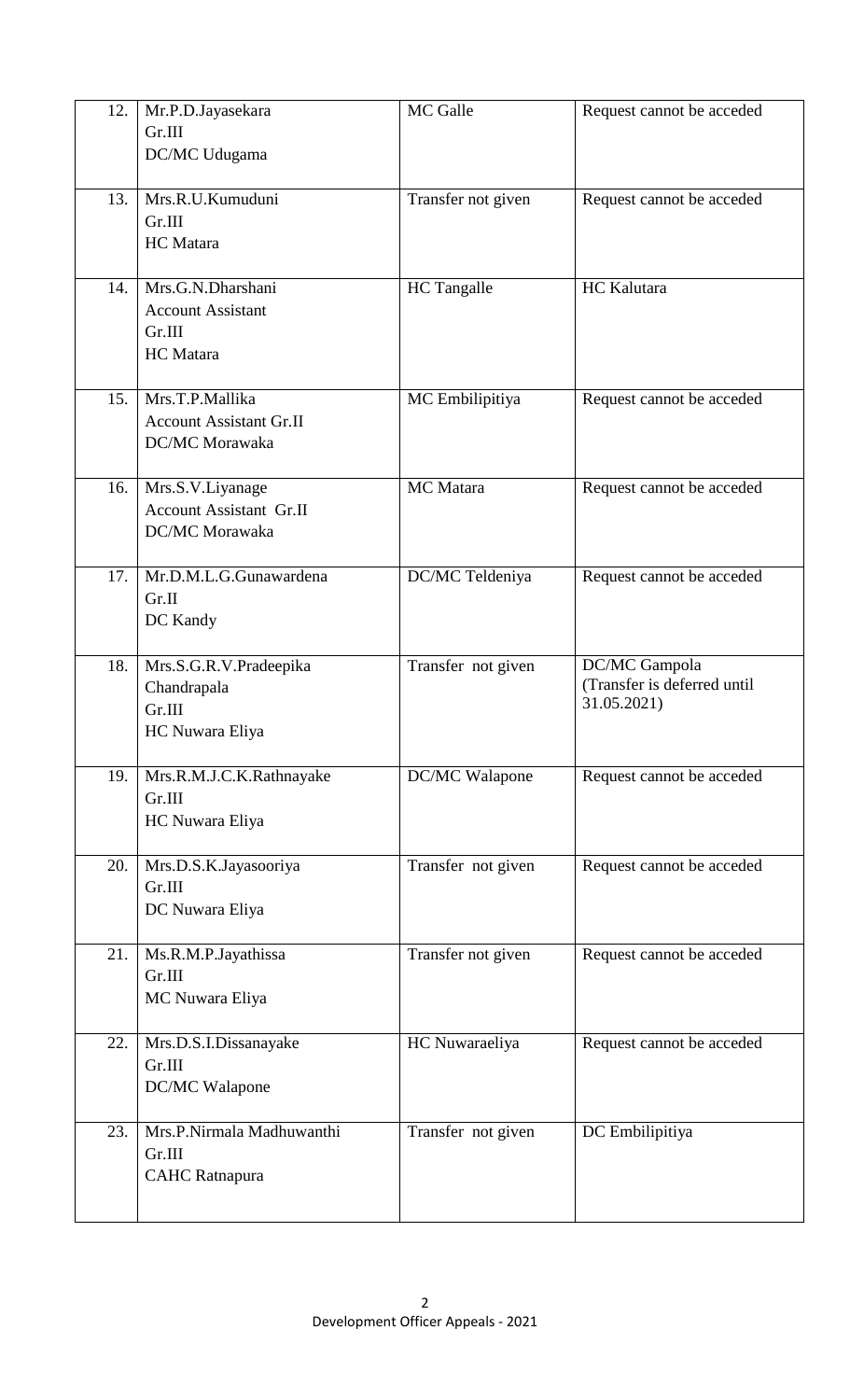| 24. | Mrs.A.K.C.S.Kulasinghe             | Transfer not given | HC Avissawella            |
|-----|------------------------------------|--------------------|---------------------------|
|     | <b>Account Assistant</b>           |                    |                           |
|     | Gr.III                             |                    |                           |
|     | HC Ratnapura                       |                    |                           |
|     |                                    |                    |                           |
| 25. | Mrs.R.D.Ashoka Shyamali            | Transfer not given | MC Matara                 |
|     | Gr.III                             |                    |                           |
|     | DC Embilipitiya                    |                    |                           |
|     |                                    |                    |                           |
| 26. | Mrs.K.A.K.Sriya Kanthi<br>Gr.III   | DC/MC Hambanthota  | Request cannot be acceded |
|     | MC Embilipitiya                    |                    |                           |
|     |                                    |                    |                           |
| 27. | Mrs.H.B.A.Nandani                  | HC Kurunegala      | Request cannot be acceded |
|     | Gr.III                             |                    |                           |
|     | DC Kegalle                         |                    |                           |
|     |                                    |                    |                           |
| 28. | Mr.N.W.R.Sisira Kumara             | DC/MC Wariyapola   | Request cannot be acceded |
|     | <b>Account Assistant</b>           |                    |                           |
|     | Gr.III                             |                    |                           |
|     | HC Kurunegala                      |                    |                           |
|     |                                    |                    |                           |
| 29. | Mrs.R.M.A.Kumari Nawinna           | Transfer not given | Request cannot be acceded |
|     | Programme Assistant<br>Gr.III      |                    |                           |
|     | MC Kurunegala                      |                    |                           |
|     |                                    |                    |                           |
| 30. | Mrs.S.Rosika Pathma Kumari         | Transfer not given | Request cannot be acceded |
|     | Gr.III                             |                    |                           |
|     | DC/MC Nikaweratiya                 |                    |                           |
|     |                                    |                    |                           |
| 31. | Mrs.B.K.S.Priyanga                 | Transfer not given | Request cannot be acceded |
|     | Gr.II                              |                    |                           |
|     | DC/MC Chilaw                       |                    |                           |
|     |                                    |                    |                           |
| 32. | Mrs.H.M.V.S.Ariyarathne<br>Gr.III  | Transfer not given | DC/MC Maho                |
|     | <b>HC</b> Puttlam                  |                    |                           |
|     |                                    |                    |                           |
| 33. | Mrs.W.M.Swarana Kumari             | MC Galgamuwa       | Request cannot be acceded |
|     | Gr.III                             |                    |                           |
|     | HC Anuradhapura                    |                    |                           |
|     |                                    |                    |                           |
| 34. | Mrs.L.B.D.D.Bandara                | MC Tambuttegama    | Request cannot be acceded |
|     | Gr.III                             |                    |                           |
|     | MC Anuradhapura                    |                    |                           |
|     |                                    |                    |                           |
| 35. | Mrs.K.M.P.K.Karavilagala<br>Gr.III | <b>MC</b> Naula    | Request cannot be acceded |
|     | DC/MC Kekirawa                     |                    |                           |
|     |                                    |                    |                           |
| 36. | Mrs.M.R.N.A.Rathnayake             | Transfer not given | Request cannot be acceded |
|     | <b>Accounts Assistant</b>          |                    |                           |
|     |                                    |                    |                           |